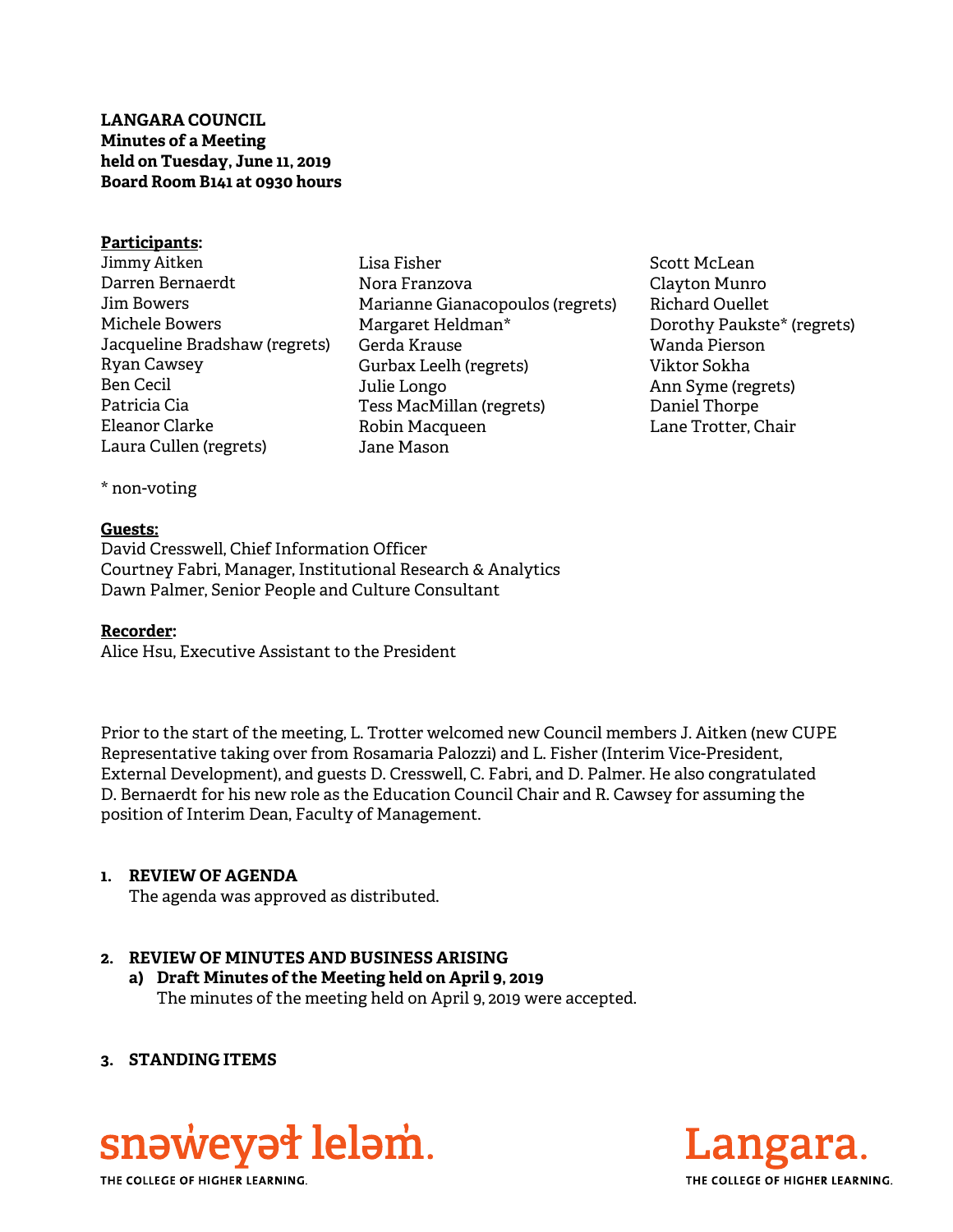#### **a) Workday@Langara Update**

D. Palmer gave a presentation to provide an update on the Workday@Langara project. She recapped on the partners and four workstreams of the project; advised that the project is currently at the Configure and Prototype phase until the end of June 2019 and will be followed by testing and training; and reviewed the project timeline, scope, and accomplishments to-date. She also talked about the Academic Core Team, the Change Network, and ongoing support available for faculty and staff.

Discussions ensued and members' questions were answered.

[It was noted that D. Palmer left the meeting at 10:04 a.m.]

# **b) IT Update**

V. Sokha reported on the following projects IT has been undertaking:

- Workday Project- Currently nine IT staff are assigned to the Technical Workstream of the project.
- Cyber Security Program- IT is designing a strategy to bring a comprehensive multi-year cyber security program to the College.
- Multi-Factor-Authentication (MFA)- MFA adds an additional step to the log-in process to validate the identity of a user. It helps further protect our systems and data.
- Windows 10- The rollout of Windows 10, with increased security, is in the final preparation stage.
- Student email- This project is currently in the planning stage to decommission student's mylangara.bc.ca email addresses and move them to Microsoft Office 365 by the end of 2019 since the vendor will no longer support the existing portal for student emails.
- Secondary Fibre Path- IT continues to work with BCNet to pull a secondary fibre path to campus to provide full redundancy to the internet and to increase security.
- Identify and Access Management (IAM) Program- This project is related to all IT services especially Workday@Langara and MFA. Implementation of an IAM program will help provide better functionality, better user experience, and improve management and control of identifies.

# **4. CURRICULUM ITEMS**

# **a) Education Council Meeting held on March 19, 2019**

D. Bernaerdt referred to the summary report attached to the agenda for the Education Council meeting held on March 19, 2019 and highlighted the following:





THE COLLEGE OF HIGHER LEARNING.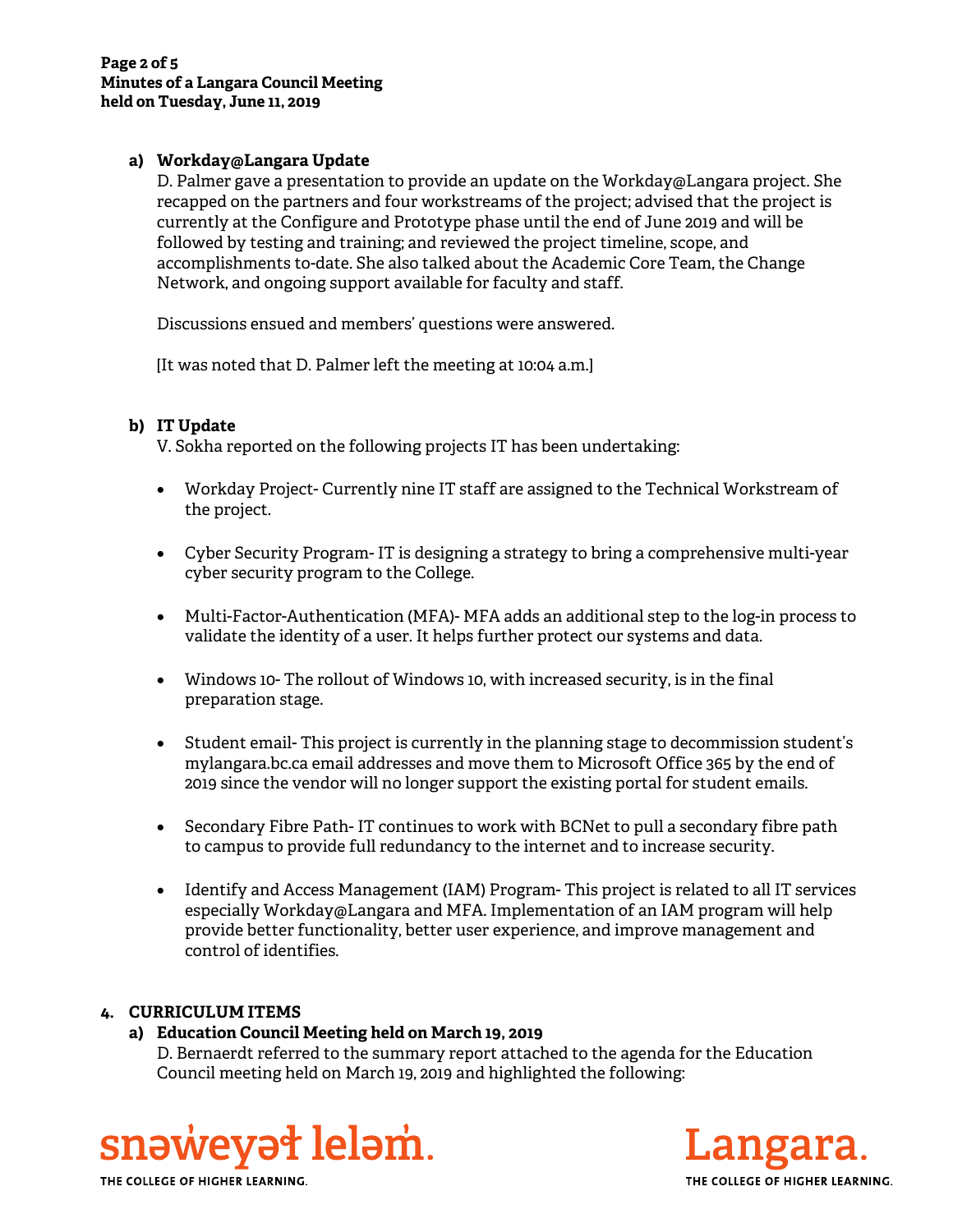- Criminal Justice created a new Diploma in Criminology in response to student's interest in transferring directly to the third year of SFU's BA in Criminology. Different from the existing Diploma in Criminal Justice, this new program has less focus on enforcement.
- Journalism updated the admissions requirements for two Journalism programs.
- Publishing changed its program name to Digital and Print Publishing to better reflect the breadth of the program.
- Kinesiology made many course changes to maintain alignment with UBC's Bachelor of Kinesiology that has been revised significantly after its recent program review.
- There was a reorganization in Diploma in Criminal Justice and in the Diploma with BBA Option to list courses by year rather than by term to increase flexibility for students in scheduling their studies.
- Modern Languages created a new course Advanced Grammar (CHIN 3311), a higherlevel Chinese language course.
- Gerontology created five new courses for the second year of its new Gerontology Diploma program.
- There were many course changes mostly around updating prerequisites, calendar descriptions, and learning outcomes.

The Education Council summary report for March 19, 2019 was received for information.

# **b) Education Council Meeting held on April 23, 2019**

D. Bernaerdt referred to the summary report attached to the agenda for the Education Council meeting held on April 23, 2019 and highlighted the following:

- Psychology has a new course The Psychology of Human Animal Relationships (PSYC 2327)
- Geography updated the calendar description and/or prerequisites for its two courses.
- Education Council held an election in April 2019. New members have started a two-year term from May 1, 2019 and then elections for the Chair and Vice-Chair took place in mid-May. T. MacMillan is the new Vice-Chair and D. Bernaerdt is the new Chair.

The Education Council summary report for April 23, 2019 was received for information.

# **5. FOR ACTION**

**a) Revised Policy B5009 – Credit and Debit Cardholder Security** 





THE COLLEGE OF HIGHER LEARNING.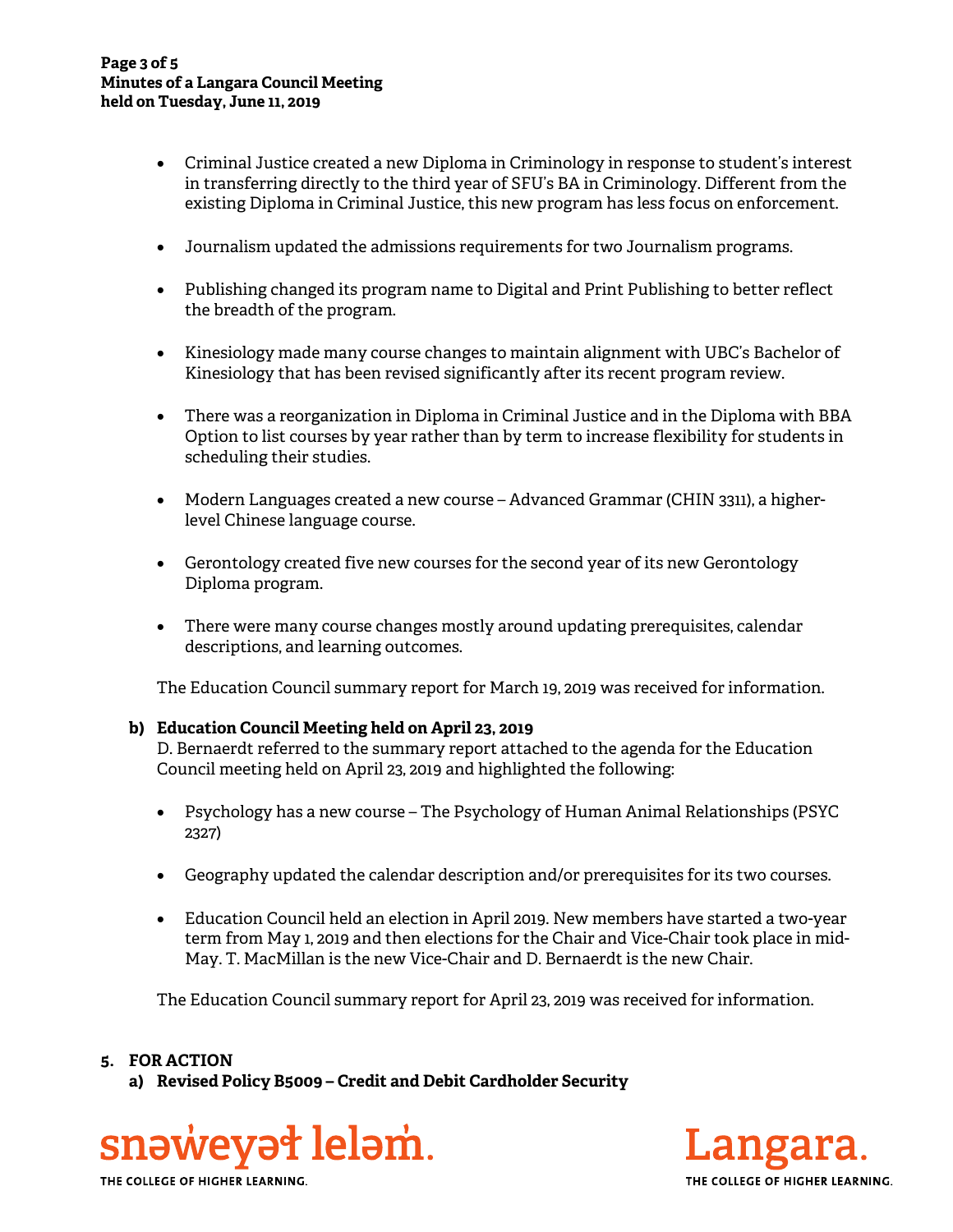D. Cresswell advised that the College has been working for a few years to achieve the Payment Card Industry Data Security Standards (PCI DSS), established by major credit card companies and merchant banks. These are international standards and all organizations that accept card payments must comply with the standards to avoid the financial penalty, which can be as much as \$10K a month. The College has been reporting self-audit annually and to-date we are very close to full compliance. Over the years, the College has done some system and process changes. The next step is to ensure policy alignment and that is the reason Policy B5009 – Credit and Debit Cardholder Security went under a review.

D. Cresswell advised that the changes in the policy and procedures are not significant. The revisions are mainly for clarifying the roles of groups who get involved along the process and for providing clearer languages that are easier to follow for staff who have the responsibility to take card payments. A new Incident Assessment Template form has also been created to help guide the responsible staff to gather information and facilitate communication to Finance, Organizational Risk Assessment, and IT departments when an incident happened.

Discussions ensued and members' questions were answered.

It was moved by V. Sokha, seconded by D. Thorpe: **THAT, revised Policy B5009 – Credit and Debit Cardholder Security be recommended to the President for approval.** 

**Carried Unanimously.** 

[It was noted that D. Cresswell left the meeting at 9:46 a.m.]

# **6. FOR INFORMATION**

# **a) DRAFT 2018-2019 Accountability Plan and Report**

L. Fisher thanked L. Xiong, C. Fabri, and all those who contributed the required data for working together to produce the annual report that is due to the Ministry by July 15, 2019. She first noted that, in response to the Ministry's request to all institutions, a few new sections were added in the report to outline the contributions we are making to help achieve the goals of the Minister's 2018/19 Mandate letter and the Ministry's priorities stated in the Minister's 2019/20 Mandate letter. There is also a section on indigenous initiatives the College has been working on to implement education-related Truth and Reconciliation Commission (TRC) Calls to Action. She then highlighted some key components of the final draft 2018/2019 Accountability and Report attached to the agenda.

Discussions ensued and members' questions were answered.

# **b) Miscellaneous Student Fee Changes**

C. Munro advised that the Registrar & Enrolment Services and Continuing Studies departments have been working closely with IT to help the College become compliant with the PCI DSS and move away from receiving credit card information through paper or